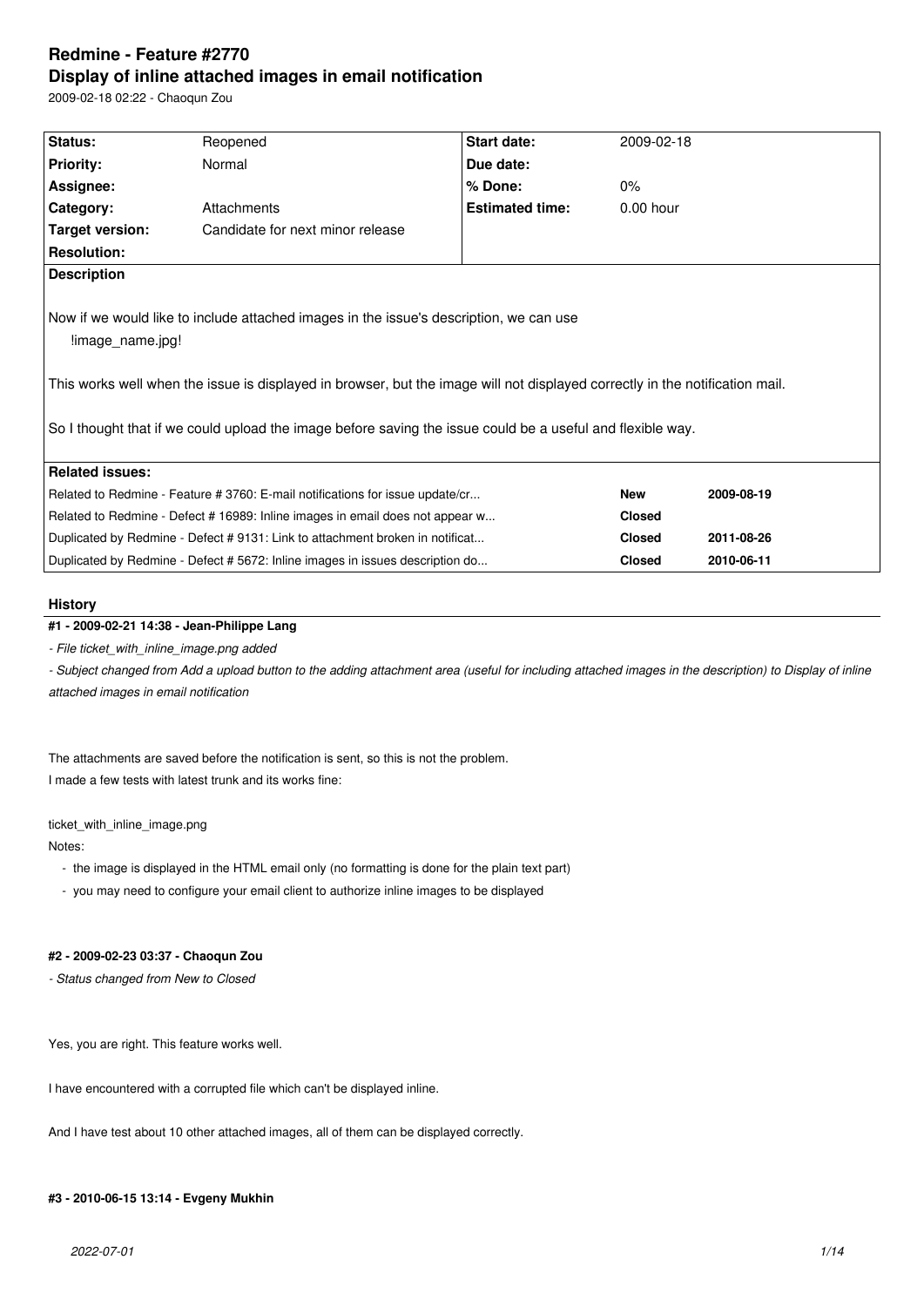It seems it doesn't work any longer. I've created Defect #5672

#### **#4 - 2010-10-11 10:06 - Anonymous**

Same here: images are not displayed in email notifications.

### **#5 - 2011-07-01 00:16 - Gilbert Flamino**

*- File 6-30-2011\_3-12-19\_PM.png added*

*- File 6-30-2011\_3-11-28\_PM.png added*

Was this problem ever discovered? We're still experiencing problems with the initial notification emails - all update emails for the same issue go out are fine (see attachments).

The initial notification email that goes out contains just the original filename (e.g. <img src="Australia\_85283.gif" alt="" />) any future update emails for the issue that go out contain the proper reference (i.e. <img src="http://testmethistime.com/attachments/download/363" alt="" />).

#### **#6 - 2011-07-21 17:17 - Brian Crowell**

The problem is that the issues.attachment attribute doesn't have anything in it by the time it reaches parse\_inline\_attachments (source:trunk/app/helpers/application\_helper.rb#L504). (The attachments are saved in source:trunk/app/controllers/issues\_controller.rb#L138 in the create action.)

I'm not a Ruby developer, so I'm not sure how to go about fixing it. I tried obj.attachments(true) because the ActiveRecord docs say that skips caching (here), but that didn't work.

How do you go about re-loading those?

### **#7 - 2011-07-21 19:23 - Brian Crowell**

Figured it out. The mailer is sending out the message as soon as the issue is created, which is before attachments are added: source:trunk/app/models/issue\_observer.rb.

Now-- how to fix it? Delay the mailer until later in the creation process, or create the attachments in such a way that they are already on the issue when it gets saved?

### **#8 - 2011-07-21 20:38 - Brian Crowell**

*- File hack\_fix\_missing\_attachments.patch added*

This patch fixes the issue, but in a hackish way.

#### **#9 - 2011-07-21 23:26 - Brian Crowell**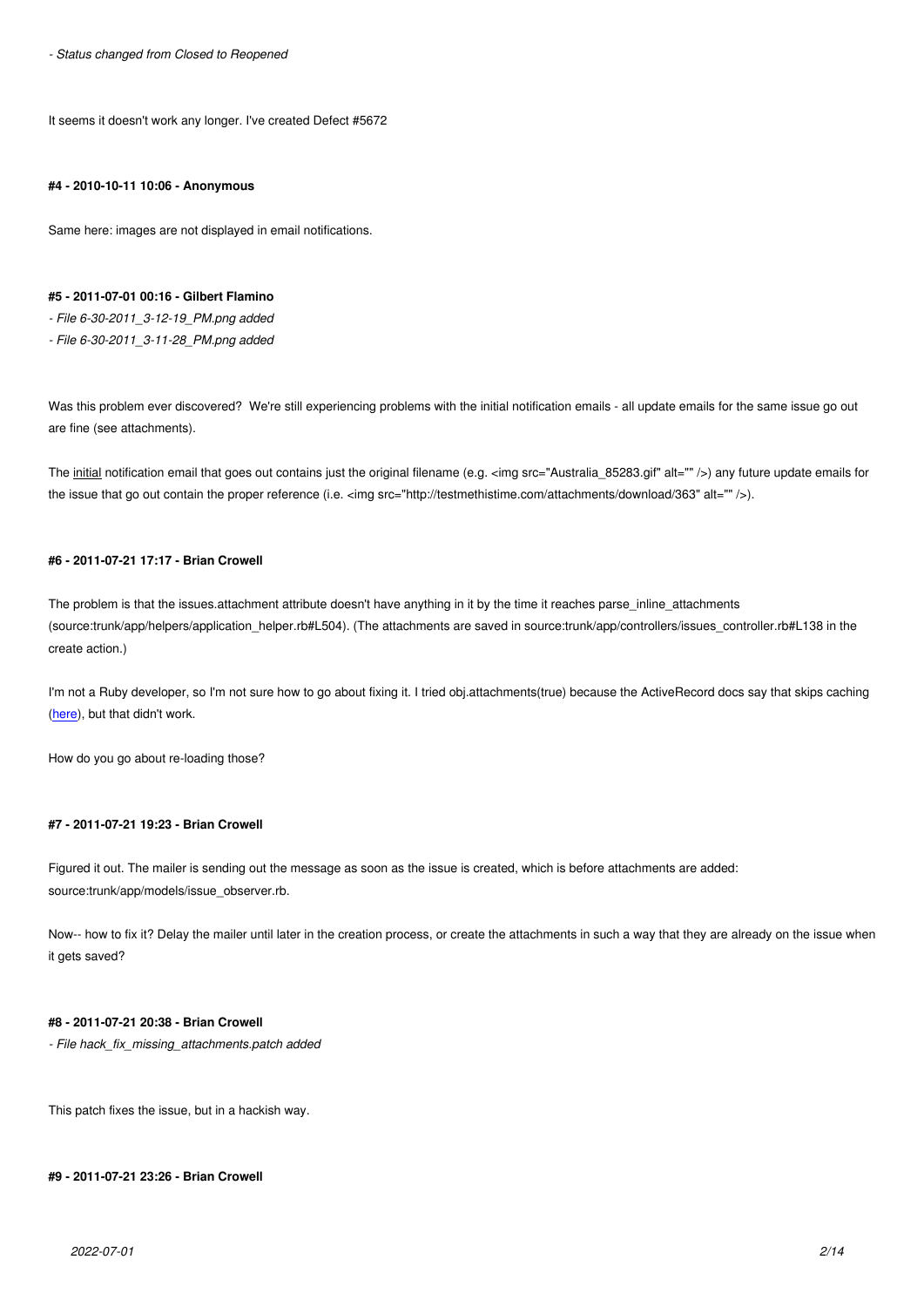And now I see why it was done that way: The same code is needed in app/models/mail handler.rb, and the same probably needed for issue updates after their attachments are... attached.

### **#10 - 2011-08-26 14:12 - Etienne Massip**

*- Target version set to Candidate for next minor release*

Indeed, generation of link URL needs an already persisted Attachment object and attachments are persisted after issue at creation (but before issue on issue update).

#### **#11 - 2012-02-29 15:55 - Terence Mill**

 $+1$ 

#### **#12 - 2013-01-31 19:25 - Robert Hailey**

I'm not sure if what I'm experiencing is exactly this issue (or just a related one, as it effects only non-public projects), so feel free to point to the correct issue & I'll copy my comment there.

What we are seeing is that the requests for images from the email's being denied for security reasons (whereas gmail requests are within the same browser that is logged into redmine, so they work).

127.6.12.34 - - [2013-01-31T18:03:36+00:00] "GET /attachments/download/552 HTTP/1.1" 302 169 0.020 127.6.12.34 - - [2013-01-31T18:03:36+00:00] "GET

/login?back\_url=http%3A%2F%2Four.redmine.host.com%2Fattachments%2Fdownload%2F552 HTTP/1.1" 200 4170 0.040

As such, my recommended fix (while maintaining **some** form of security) is that:

- 1. a new 'shared secret' field be added to the attachment table
- 2. that it be auto-populated with a random but ascii-nice hash
- 3. that urls to attachments from emails should include this shared secret (e.g. "/attachments/download/552/3MXtKsTQ")
- 4. that the attachment controller accept the hash and release the data to the email client

Variations might include the secret being per-ticket, or per-user (!), or changing with time/privileges (but breaks old emails).

### **#13 - 2013-01-31 19:38 - Robert Hailey**

Come to think of it... lacing the url with the user's api key (e.g. as a query string) might already be a workable solution.

### **#14 - 2013-02-14 13:14 - Al McNicoll**

While not everyone would be happy with this, I would personally (on my particular install) not have an issue with removing the authentication requirement on the attachments folder. Could this be done by modifying the apache config upstream of any processing by thin/mongrel/etc.?

If so, would anyone with better Apache than me mind suggesting how to prefix the existing config? Mine (the default Bitnami install) currently reads:

ProxyPass /redmine balancer://redminecluster

ProxyPassReverse /redmine balancer://redminecluster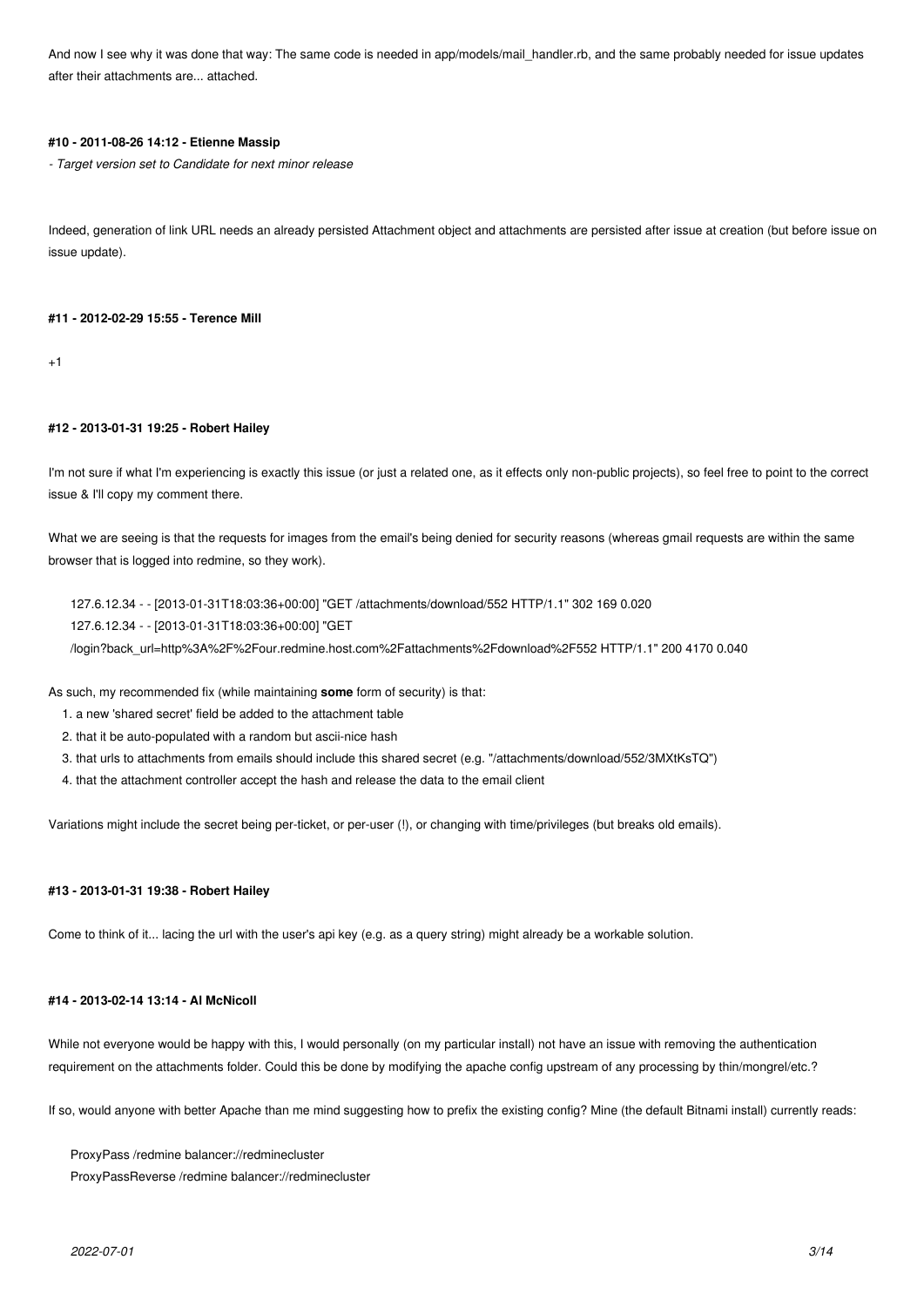<Proxy balancer://redminecluster> BalancerMember http://127.0.0.1:3001/redmine BalancerMember http://127.0.0.1:3002/redmine </Proxy>

### **#15 - 2013-02-14 13:34 - Al McNicoll**

Scratch that - just realised that you can't retrieve the full file path from the URL request without DB lookups, so the request has to be processed by redmine.

### **#16 - 2013-02-14 13:50 - Al McNicoll**

*- File attachments\_controller.allow\_without\_auth.patch added*

OK, so a quick hack for those in the same position as me (i.e. not too concerned about login security for attachment retrieval) is to use the attached patch.

**NOTE:** I've not used patch/diff before, so it may not be in the right format. If in doubt, the line proposed should be added at attachments\_controller.rb after line 22.

I would love a proper (read: secure) fix, however, along the lines suggested by Robert Hailey. Is there a security concern with handing out the API key over email and putting it in every image URL?

### **#17 - 2013-02-14 16:55 - Robert Hailey**

*- File f2770-unauthorized-attachments.patch added*

Wow thanks for the patch, this is really helpful.

Al McNicoll wrote:

*NOTE: I've not used patch/diff before, so it may not be in the right format. If in doubt, the line proposed should be added at attachments\_controller.rb after line 22.*

Yea, even a line number is still a bit shaky without a version number (& unmodified sources).

I was told some time ago that the customary way to run diff is one of two equivalent ways:

diff -wub \$ORIGINAL \$MODIFIED diff -wub original/file.ext{.bak,}

...and that is now a habit, I don't think I use diff any other way.

I've taken the liberty of reformulating your patch (attached & seen below). Although I'm quite sure, it might be good to object if the added line is in the wrong place.

--- app/controllers/attachments\_controller.rb.bak 2013-02-14 09:43:05.000000000 -0600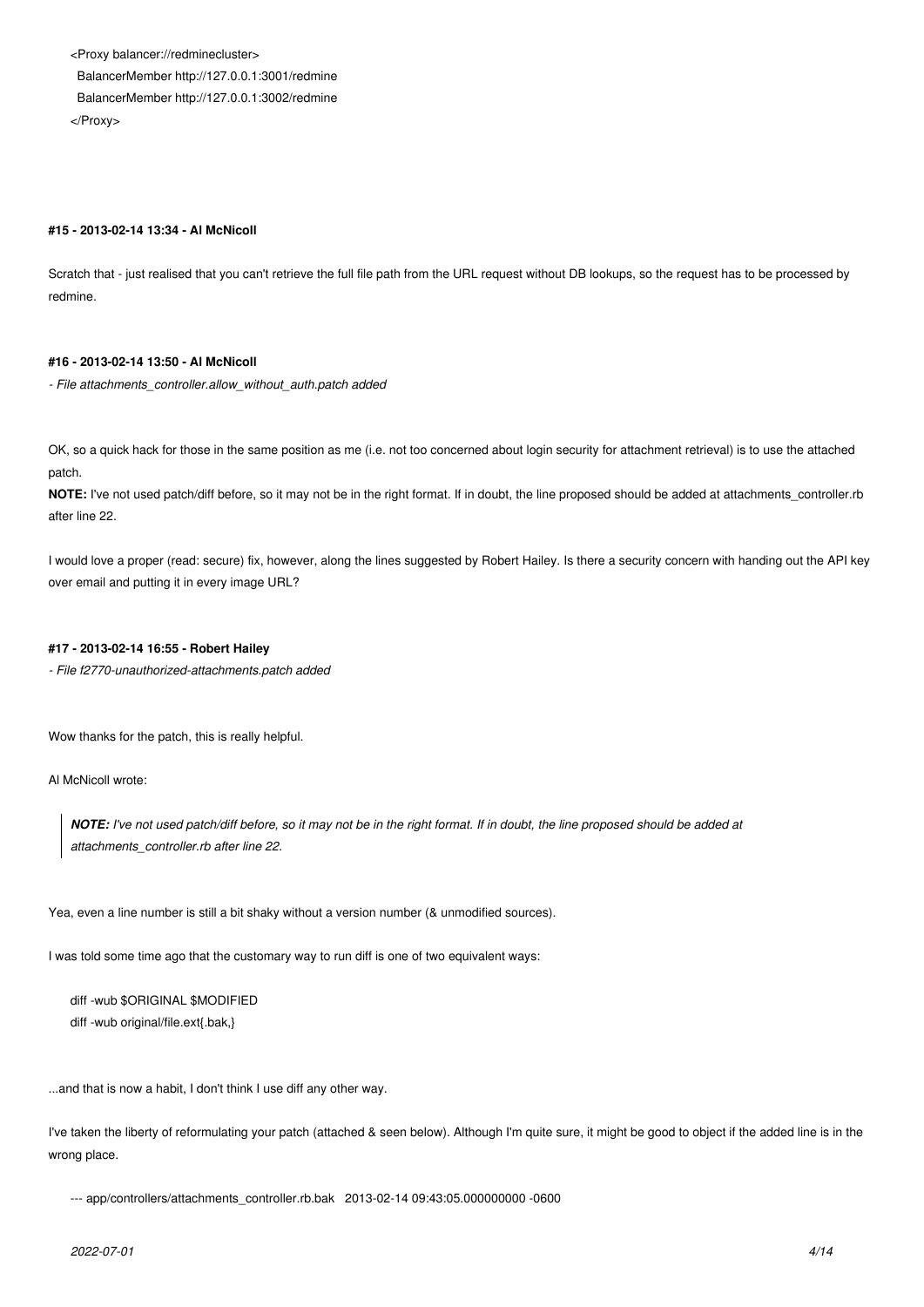+++ app/controllers/attachments\_controller.rb 2013-02-14 09:43:26.000000000 -0600 @@ -20,6 +20,7 @@ before filter :file readable, :read authorize, :only => [:show, :download] before\_filter :delete\_authorize, :only => :destroy

before\_filter :authorize\_global, :only => :upload

+ skip\_before\_filter :check\_if\_login\_required

accept\_api\_auth :show, :download, :upload

### **#18 - 2013-02-14 17:23 - Robert Hailey**

Unfortunately McNicoll's patch does not work for me (version 1.4.x), I have to disable the read\_authorize filter too:

diff --git a/app/controllers/attachments\_controller.rb b/app/controllers/attachments\_controller.rb

index cb975e8..46bd8ef 100644

--- a/app/controllers/attachments\_controller.rb

+++ b/app/controllers/attachments\_controller.rb

@@ -17,9 +17,10 @@

class AttachmentsController < ApplicationController

before filter :find project, :except => :upload

- before filter :file readable, :read authorize, :only => [:show, :download]
- + before\_filter :file\_readable, :read\_authorize, :only => :show before\_filter :delete\_authorize, :only => :destroy before\_filter :authorize\_global, :only => :upload
- + skip\_before\_filter :check\_if\_login\_required, :only => :download

accept api\_auth :show, :download, :upload

### **#19 - 2013-03-21 17:59 - Fernando Hartmann**

+1 to solve this.

A lot of my users complain about to have to log in Redmine just to see the in-line image.

How about to have an option to attach the image on the email body ? The mail will become bigger it may be a less price to pay to have the image in the email.

### **#20 - 2013-03-21 18:02 - Brian Crowell**

Fernando Hartmann wrote:

*How about to have an option to attach the image on the email body ? The mail will become bigger it may be a less price to pay to have the image in the email.*

That's actually what my patches in #3760 do.

### **#21 - 2013-03-21 18:06 - Fernando Hartmann**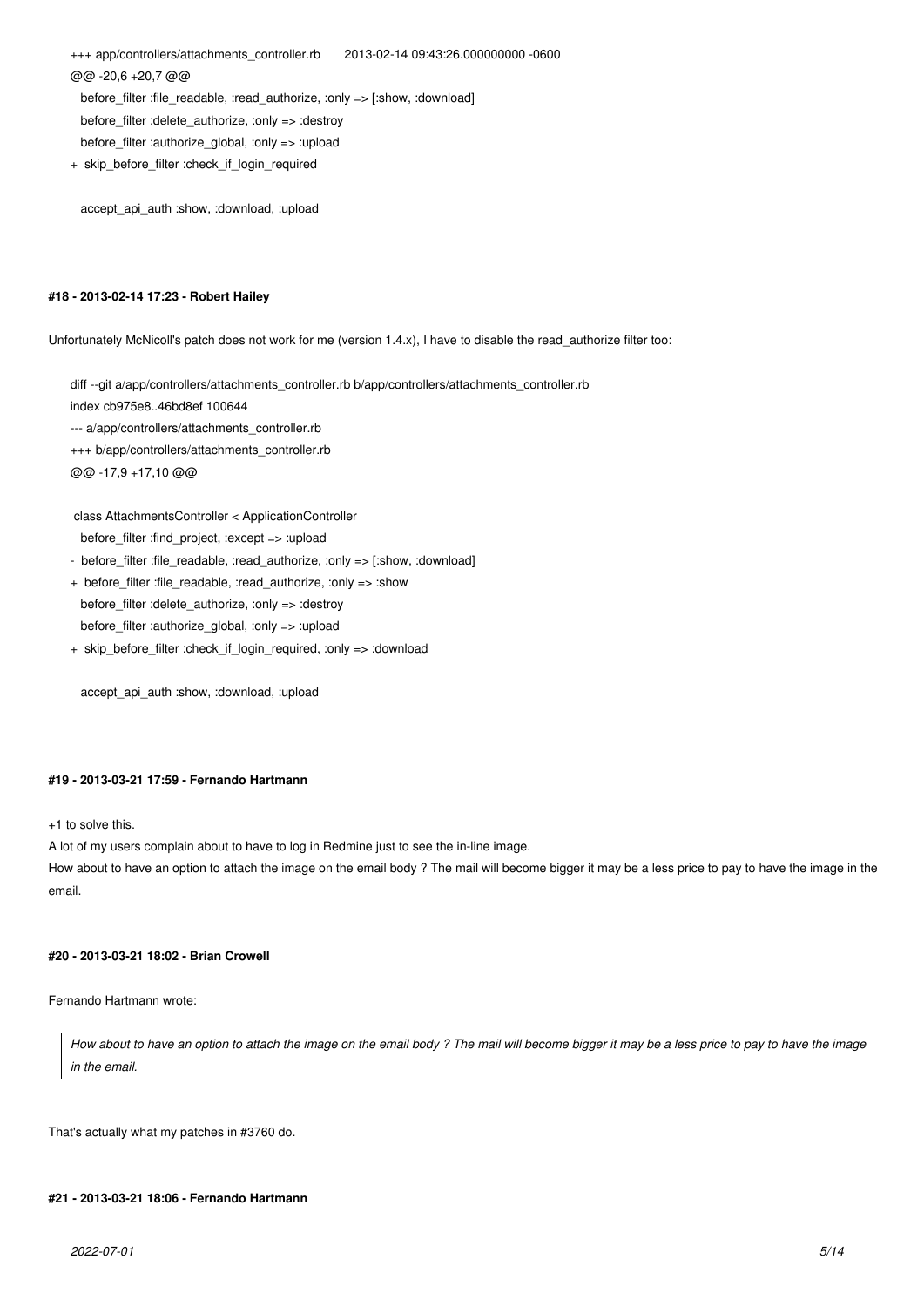*That's actually what my patches in #3760 do.*

So I suggest this two and #12516 should set as related

### **#22 - 2013-03-21 18:07 - Brian Crowell**

Sorry for the duplicate update. Hit Refresh in the browser.

#### **#23 - 2013-05-21 11:24 - Christian Baus**

+1 for this :)

#### **#24 - 2013-08-04 14:11 - Jiří Křivánek**

#### +1

I would preffer having the configuration options:

- Either allow downloading the email attached images without login.
- Or enclose the images directly into the email body (multipart emails work fine these days to me with the QR-code images).
- Or keep the current behavior i.e. the email images are completely useless as the email client cannot log into Redmine to download it (well, may

be that some email clients can be configured for this - I am using Apple Mail and have no idea how to achieve this).

### **#25 - 2014-06-24 13:32 - Toshi MARUYAMA**

*- Related to Defect #16989: Inline images in email does not appear when thumbnail macro is used. added*

### **#26 - 2014-06-27 09:45 - Kevin Palm**

+1 for **any** of the proposed solutions

### **#27 - 2014-11-05 11:27 - Sylvain Tissot**

+1 we encounter the same problem on a Redmine server running over HTTPS.

The inline images do not display in Apple Mail, instead the user sees a question mark.

### **#28 - 2015-02-10 14:13 - Dima Kalachov**

#### Hey guys!

Here is solution using multipart emails: https://github.com/dkalachov/redmine\_email\_images

Tested on redmine 2.6 and 3.0.

#### **#29 - 2015-06-26 09:40 - huang huang**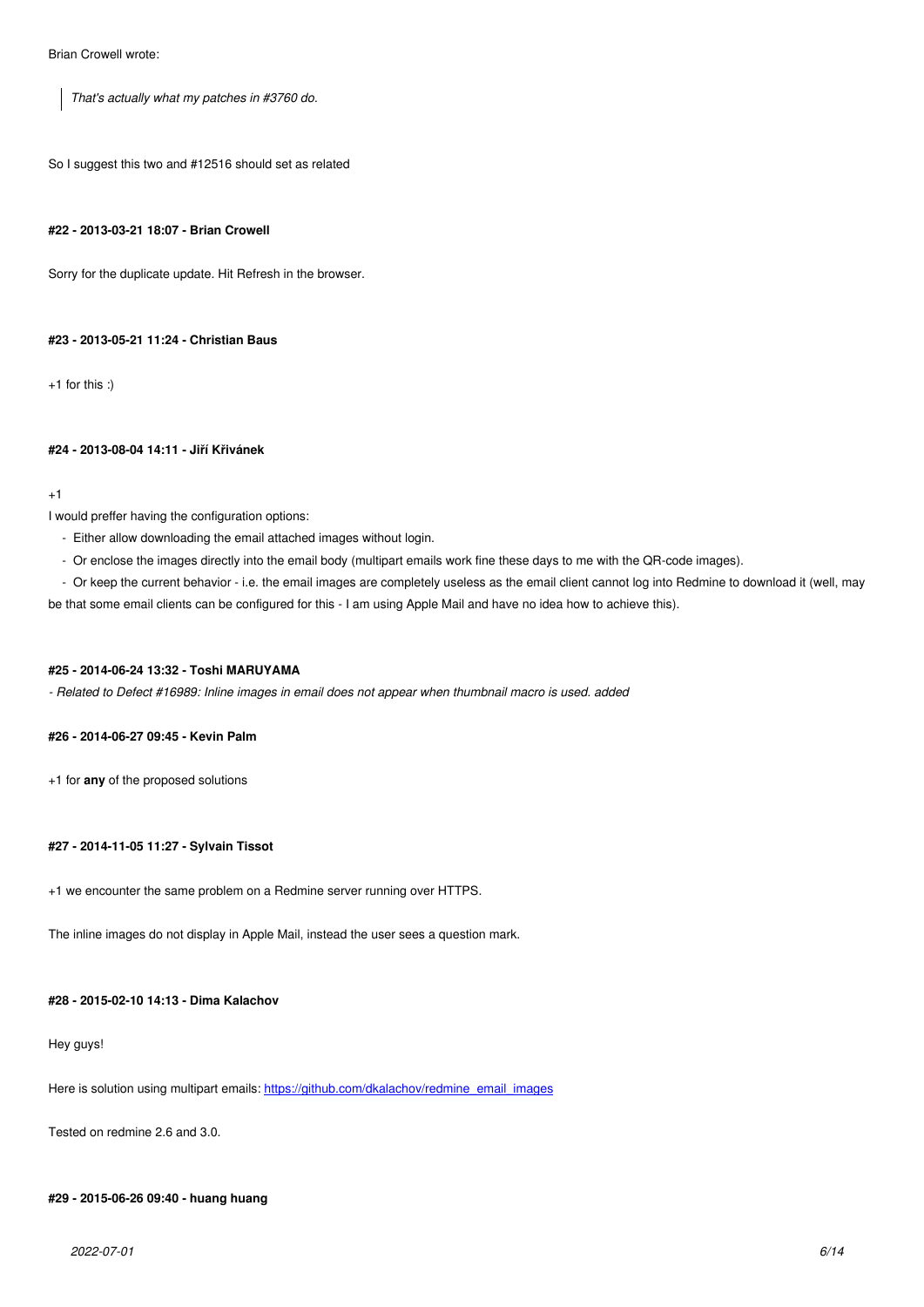huanghanzhen@ee-200:~/rubyworkspace/function\_tracker/redmine-3.0.3\$ rake redmine:email:receive\_pop3 RAILS\_ENV="production" host=fg-pop.chthibox.net username=xxxx password=xxxx folder=Inbox project=test allow\_override=project --trace \*\* Invoke redmine:email:receive\_pop3 (first\_time) \*\* Invoke environment (first\_time) \*\* Execute environment \*\* Execute redmine: email: receive pop3 undefined method `charset' for nil:NilClass /home/huanghanzhen/rubyworkspace/function\_tracker/redmine-3.0.3/plugins/redmine\_email\_images/lib/email\_receive\_inline\_patch.rb:43:in `decode\_part\_body' /home/huanghanzhen/rubyworkspace/function\_tracker/redmine-3.0.3/plugins/redmine\_email\_images/lib/email\_receive\_inline\_patch.rb:28:in `decoded\_html' /home/huanghanzhen/rubyworkspace/function\_tracker/redmine-3.0.3/plugins/redmine\_email\_images/lib/email\_receive\_inline\_patch.rb:15:in `add\_attachments\_with\_remove\_inline\_images' /home/huanghanzhen/rubyworkspace/function\_tracker/redmine-3.0.3/app/models/mail\_handler.rb:206:in `receive\_issue' /home/huanghanzhen/rubyworkspace/function\_tracker/redmine-3.0.3/app/models/mail\_handler.rb:182:in `dispatch\_to\_default' /home/huanghanzhen/rubyworkspace/function\_tracker/redmine-3.0.3/app/models/mail\_handler.rb:167:in `dispatch' /home/huanghanzhen/rubyworkspace/function\_tracker/redmine-3.0.3/app/models/mail\_handler.rb:142:in `receive' /var/lib/gems/2.1.0/gems/actionmailer-4.2.1/lib/action\_mailer/base.rb:530:in `block in receive' /var/lib/gems/2.1.0/gems/activesupport-4.2.1/lib/active\_support/notifications.rb:164:in `block in instrument' /var/lib/gems/2.1.0/gems/activesupport-4.2.1/lib/active\_support/notifications/instrumenter.rb:20:in `instrument' /var/lib/gems/2.1.0/gems/activesupport-4.2.1/lib/active\_support/notifications.rb:164:in `instrument' /var/lib/gems/2.1.0/gems/actionmailer-4.2.1/lib/action\_mailer/base.rb:527:in `receive' /home/huanghanzhen/rubyworkspace/function\_tracker/redmine-3.0.3/app/models/mail\_handler.rb:46:in `receive' /home/huanghanzhen/rubyworkspace/function\_tracker/redmine-3.0.3/app/models/mail\_handler.rb:51:in `safe\_receive' /home/huanghanzhen/rubyworkspace/function\_tracker/redmine-3.0.3/lib/redmine/pop3.rb:51:in `block (2 levels) in check' /usr/lib/ruby/2.1.0/net/pop.rb:665:in `each' /usr/lib/ruby/2.1.0/net/pop.rb:665:in `each\_mail' /home/huanghanzhen/rubyworkspace/function\_tracker/redmine-3.0.3/lib/redmine/pop3.rb:48:in `block in check' /usr/lib/ruby/2.1.0/net/pop.rb:531:in `start' /home/huanghanzhen/rubyworkspace/function\_tracker/redmine-3.0.3/lib/redmine/pop3.rb:43:in `check' /home/huanghanzhen/rubyworkspace/function\_tracker/redmine-3.0.3/lib/tasks/email.rake:161:in `block (4 levels) in <top (required)>' /home/huanghanzhen/rubyworkspace/function\_tracker/redmine-3.0.3/app/models/mailer.rb:383:in `with\_synched\_deliveries' /home/huanghanzhen/rubyworkspace/function\_tracker/redmine-3.0.3/lib/tasks/email.rake:160:in `block (3 levels) in <top (required)>' /var/lib/gems/2.1.0/gems/rake-10.4.2/lib/rake/task.rb:240:in `call' /var/lib/gems/2.1.0/gems/rake-10.4.2/lib/rake/task.rb:240:in `block in execute' /var/lib/gems/2.1.0/gems/rake-10.4.2/lib/rake/task.rb:235:in `each' /var/lib/gems/2.1.0/gems/rake-10.4.2/lib/rake/task.rb:235:in `execute' /var/lib/gems/2.1.0/gems/rake-10.4.2/lib/rake/task.rb:179:in `block in invoke\_with\_call\_chain' /usr/lib/ruby/2.1.0/monitor.rb:211:in `mon\_synchronize' /var/lib/gems/2.1.0/gems/rake-10.4.2/lib/rake/task.rb:172:in `invoke\_with\_call\_chain' /var/lib/gems/2.1.0/gems/rake-10.4.2/lib/rake/task.rb:165:in `invoke' /var/lib/gems/2.1.0/gems/rake-10.4.2/lib/rake/application.rb:150:in `invoke\_task' /var/lib/gems/2.1.0/gems/rake-10.4.2/lib/rake/application.rb:106:in `block (2 levels) in top\_level' /var/lib/gems/2.1.0/gems/rake-10.4.2/lib/rake/application.rb:106:in `each' /var/lib/gems/2.1.0/gems/rake-10.4.2/lib/rake/application.rb:106:in `block in top\_level' /var/lib/gems/2.1.0/gems/rake-10.4.2/lib/rake/application.rb:115:in `run\_with\_threads' /var/lib/gems/2.1.0/gems/rake-10.4.2/lib/rake/application.rb:100:in `top\_level' /var/lib/gems/2.1.0/gems/rake-10.4.2/lib/rake/application.rb:78:in `block in run' /var/lib/gems/2.1.0/gems/rake-10.4.2/lib/rake/application.rb:176:in `standard\_exception\_handling'

/var/lib/gems/2.1.0/gems/rake-10.4.2/lib/rake/application.rb:75:in `run'

/var/lib/gems/2.1.0/gems/rake-10.4.2/bin/rake:33:in `<top (required)>'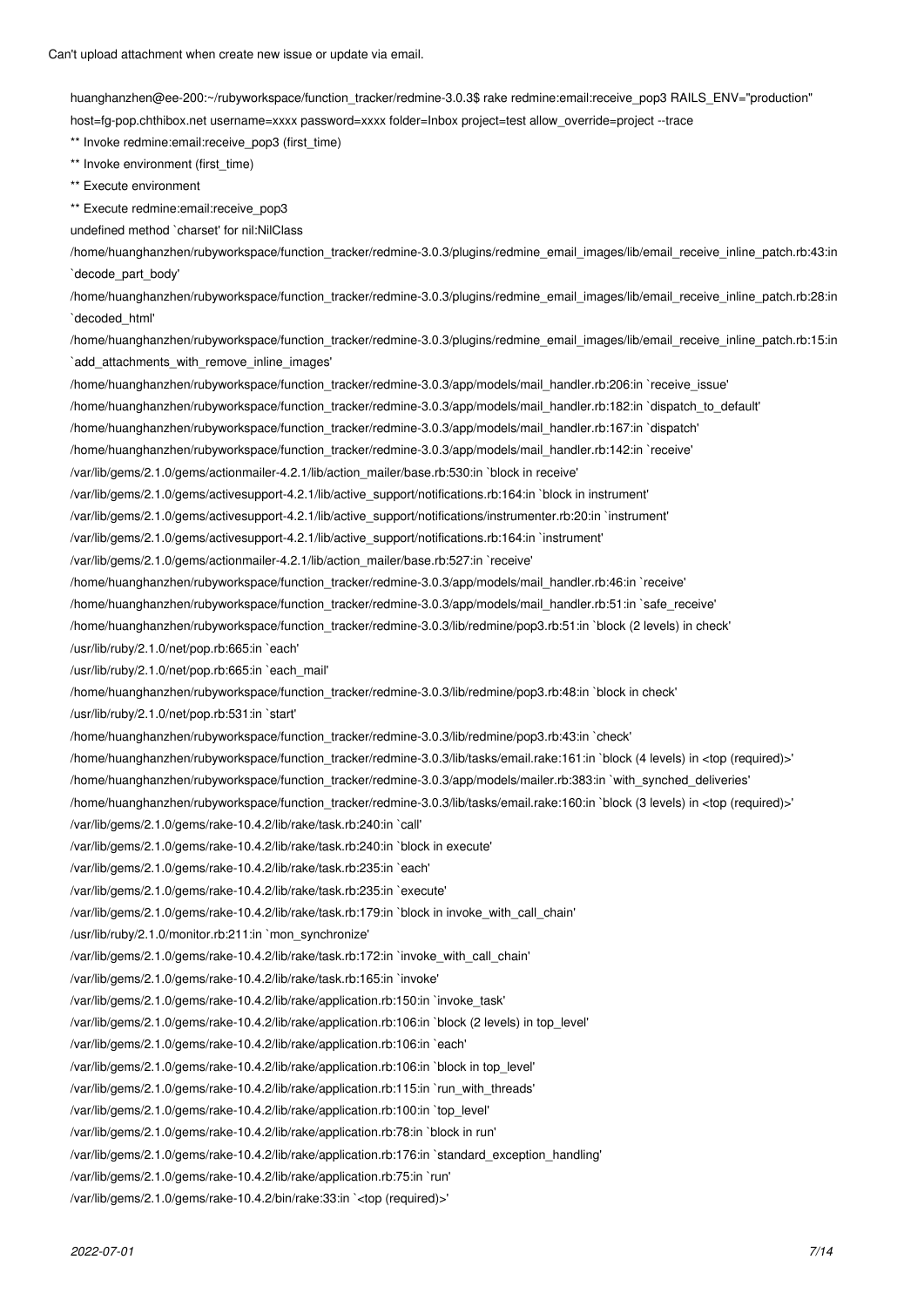/usr/local/bin/rake:23:in `load' /usr/local/bin/rake:23:in `<main>'

**#30 - 2015-07-17 20:09 - Alexander Lyzhenkov**

 $+1$ 

#### **#31 - 2017-01-23 08:11 - Igor Antonevich**

+1. Any ideas for fix this issue?

### **#32 - 2018-10-01 11:43 - Erich Balan**

+1. Is there an update about this issue?

#### **#33 - 2019-05-05 11:44 - Sunding Wei**

With slight modification to @Robert Hailey, the fix works for Redmine v3.4.4-stable.

- --- attachments\_controller.rb.old 2019-05-05 17:33:49.050841458 +0800
- +++ attachments\_controller.rb 2019-05-05 17:39:45.647950163 +0800

@@ -18,7 +18,7 @@

class AttachmentsController < ApplicationController

 before\_action :find\_attachment, :only => [:show, :download, :thumbnail, :update, :destroy] before\_action :find\_editable\_attachments, :only => [:edit\_all, :update\_all]

- before action :file readable, :read authorize, :only => [:show, :download, :thumbnail]
- + before action :file readable, :read authorize, :only => [:show, :thumbnail] before\_action :update\_authorize, :only => :update before\_action :delete\_authorize, :only => :destroy before action :authorize global, :only => :upload @@ -27,6 +27,9 @@

# MIME type text/javascript.

skip\_after\_action :verify\_same\_origin\_request, :only => :download

- + # INSECURE: download attachments without login, fix for showing images in email
- + skip\_before\_action :check\_if\_login\_required, :only => :download
- +

accept\_api\_auth :show, :download, :thumbnail, :upload, :update, :destroy

def show

#### **#34 - 2019-12-25 13:41 - Nick Nick**

guys,what kind of plugin works on version 4.0.2?

### **#35 - 2020-02-18 15:09 - Robert Röttger**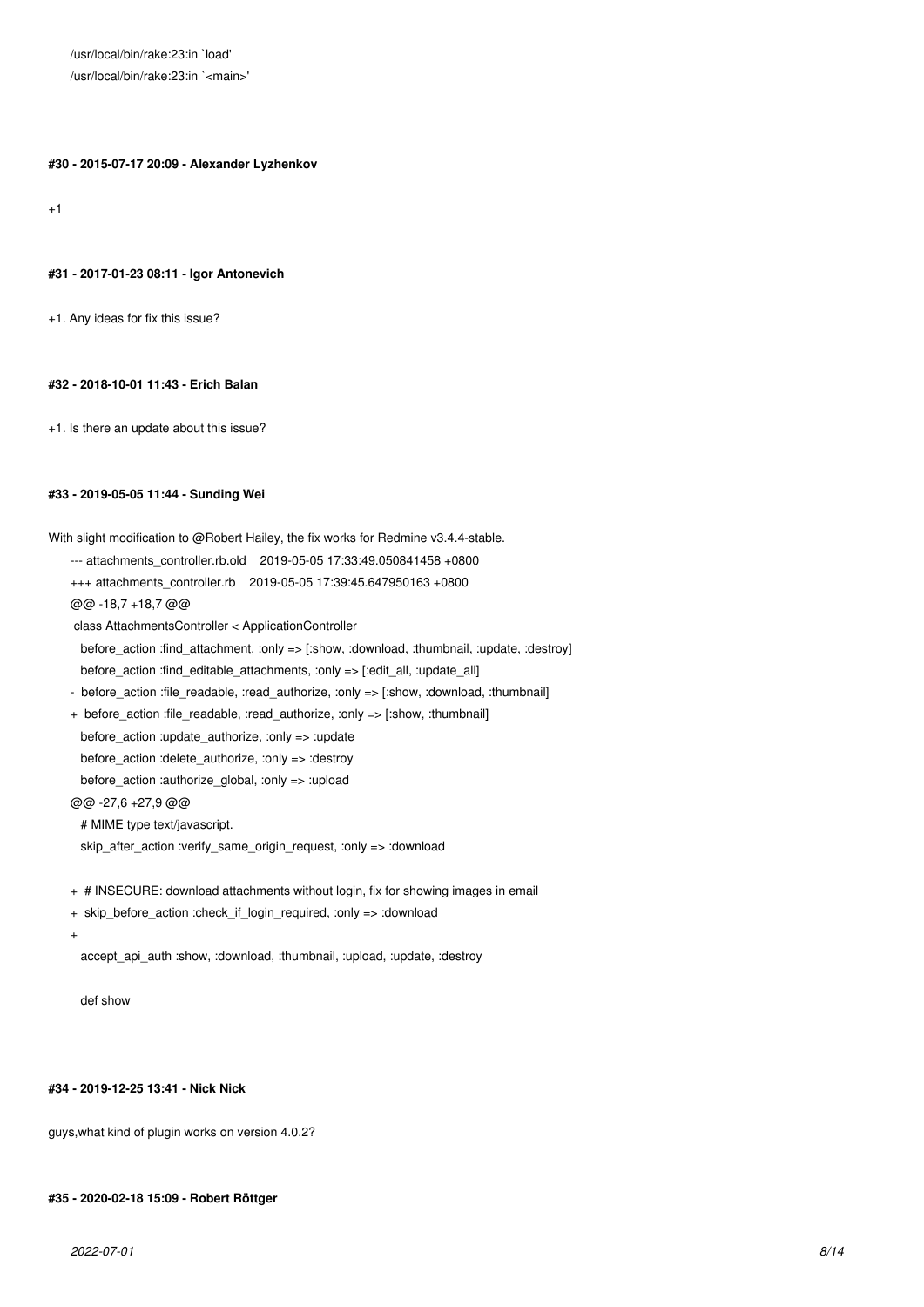Nick Nick wrote:

*guys,what kind of plugin works on version 4.0.2?*

I'm interested too.

#### **#36 - 2020-02-24 15:18 - Robert Korulczyk**

Since now each user receives its own email message, it could be solved using tokens in URLs (similar as for atom feeds). All images in email message could use URLs like https://example.com/attachments/download/123/image.png?key=somerandomtoken - server could identify user by token and check if it has permissions to see this image.

### **#37 - 2020-05-28 09:48 - Edouard COMTET**

If someone know how to fix that (allow everyone to access to attachement to display them in mails), I'm interested too.

### **#38 - 2020-07-29 19:55 - David Gessel**

yes, me too. I'm very sad v4 broke the plugin that was making this work. It seems like a good core feature.

### **#39 - 2021-03-02 11:28 - David Doležal**

+1 for 4.1.1 stable

### **#40 - 2021-03-05 17:37 - David Doležal**

Sunding Wei wrote:

*With slight modification to @Robert Hailey, the fix works for Redmine v3.4.4-stable.*

# *[...]*

I use this modification for 4.1.1 stable and it works great! Good job Wei!

### **#41 - 2021-04-23 10:04 - Sunding Wei**

Amazing, after 12 years, we still want this missing feature, and toast for long-lived Redmine! The patch still works for Redmine 4.2.x diff --git a/app/controllers/attachments\_controller.rb b/app/controllers/attachments\_controller.rb

index 1956f01e3..d8d8895da 100644

--- a/app/controllers/attachments\_controller.rb

+++ b/app/controllers/attachments\_controller.rb

@@ -24,7 +24,7 @@ class AttachmentsController < ApplicationController

before\_action :find\_container, :only => [:edit\_all, :update\_all, :download\_all]

before\_action :find\_downloadable\_attachments, :only => :download\_all

before\_action :find\_editable\_attachments, :only => [:edit\_all, :update\_all]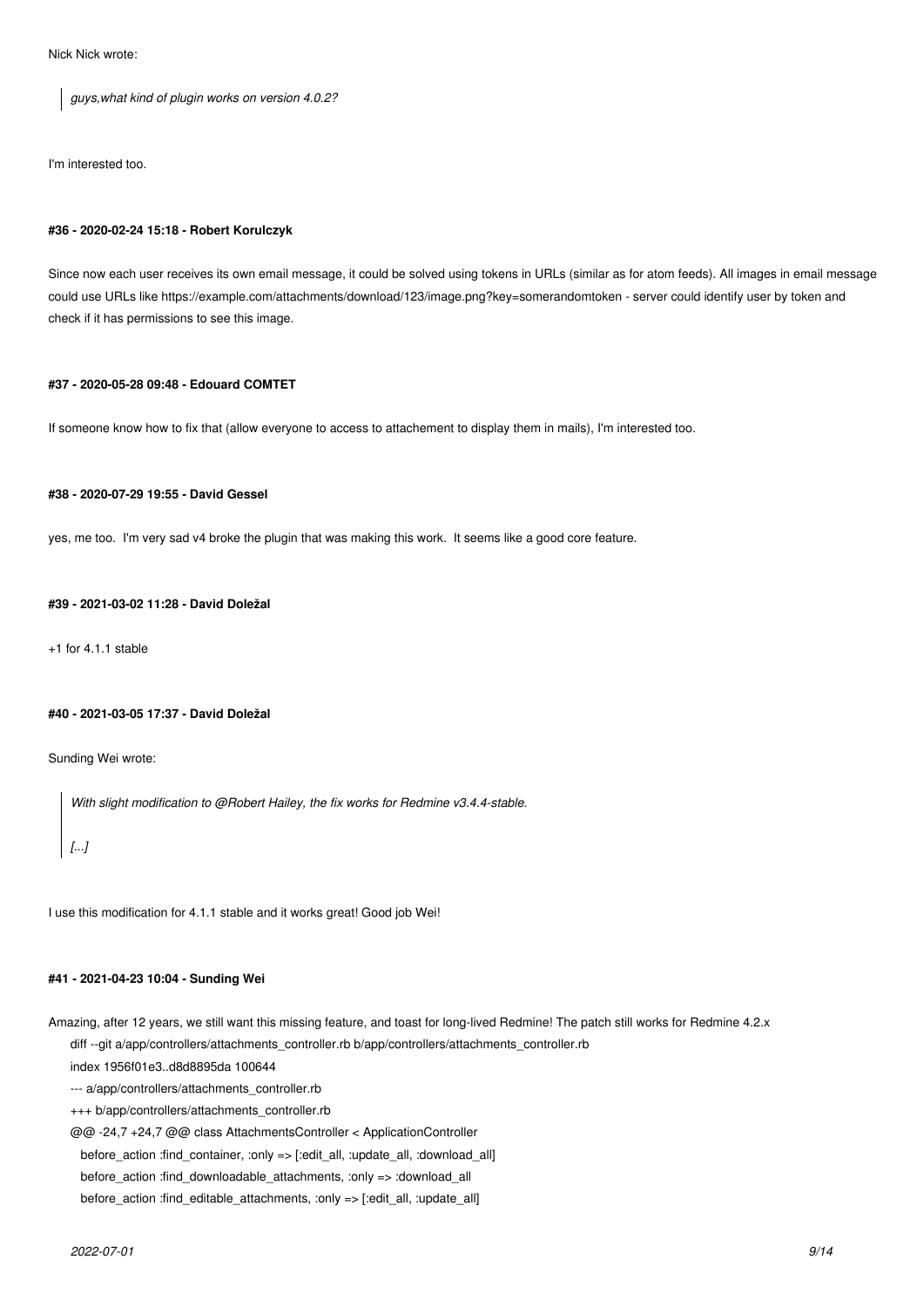- before\_action :file\_readable, :read\_authorize, :only => [:show, :download, :thumbnail]
- + before\_action :file\_readable, :read\_authorize, :only => [:show, :thumbnail]

before  $action$  :update  $authorize$ , :only => :update

before\_action :delete\_authorize, :only => :destroy

before\_action :authorize\_global, :only => :upload

@@ -33,6 +33,9 @@ class AttachmentsController < ApplicationController

# MIME type text/javascript.

skip\_after\_action :verify\_same\_origin\_request, :only => :download

- + # INSECURE: download attachments without login, fix for showing images in email
- + skip\_before\_action :check\_if\_login\_required, :only => :download
- +

accept api\_auth :show, :download, :thumbnail, :upload, :update, :destroy

def show

### **#42 - 2021-10-05 12:24 - David Doležal**

### Sunding Wei wrote:

*Amazing, after 12 years, we still want this missing feature, and toast for long-lived Redmine! The patch still works for Redmine 4.2.x [...]*

#### Hi Wei,

I just tested it on Redmine 4.2.2 and it doesn't work. Something bloked it.

Here is my setup:

| Environment:                          |                                        |  |  |  |  |
|---------------------------------------|----------------------------------------|--|--|--|--|
| Redmine version                       | 4.2.2.stable                           |  |  |  |  |
| Ruby version                          | 2.6.6-p146 (2020-03-31) [x64-mingw32]  |  |  |  |  |
| Rails version                         | 5.2.6                                  |  |  |  |  |
| Environment                           | production                             |  |  |  |  |
| Database adapter                      | Mysql <sub>2</sub>                     |  |  |  |  |
| Mailer queue                          | ActiveJob::QueueAdapters::AsyncAdapter |  |  |  |  |
| Mailer delivery                       | smtp                                   |  |  |  |  |
| SCM:                                  |                                        |  |  |  |  |
| Filesystem                            |                                        |  |  |  |  |
| Redmine plugins:                      |                                        |  |  |  |  |
| redmine custom workflows<br>1.0.3     |                                        |  |  |  |  |
| redmine_extended_watchers<br>4.2.0    |                                        |  |  |  |  |
| 1.0.0<br>redmine home page redirector |                                        |  |  |  |  |
| redmine lightbox2<br>0.5.0            |                                        |  |  |  |  |
| redmine wysiwyg editor                | 0.21.0                                 |  |  |  |  |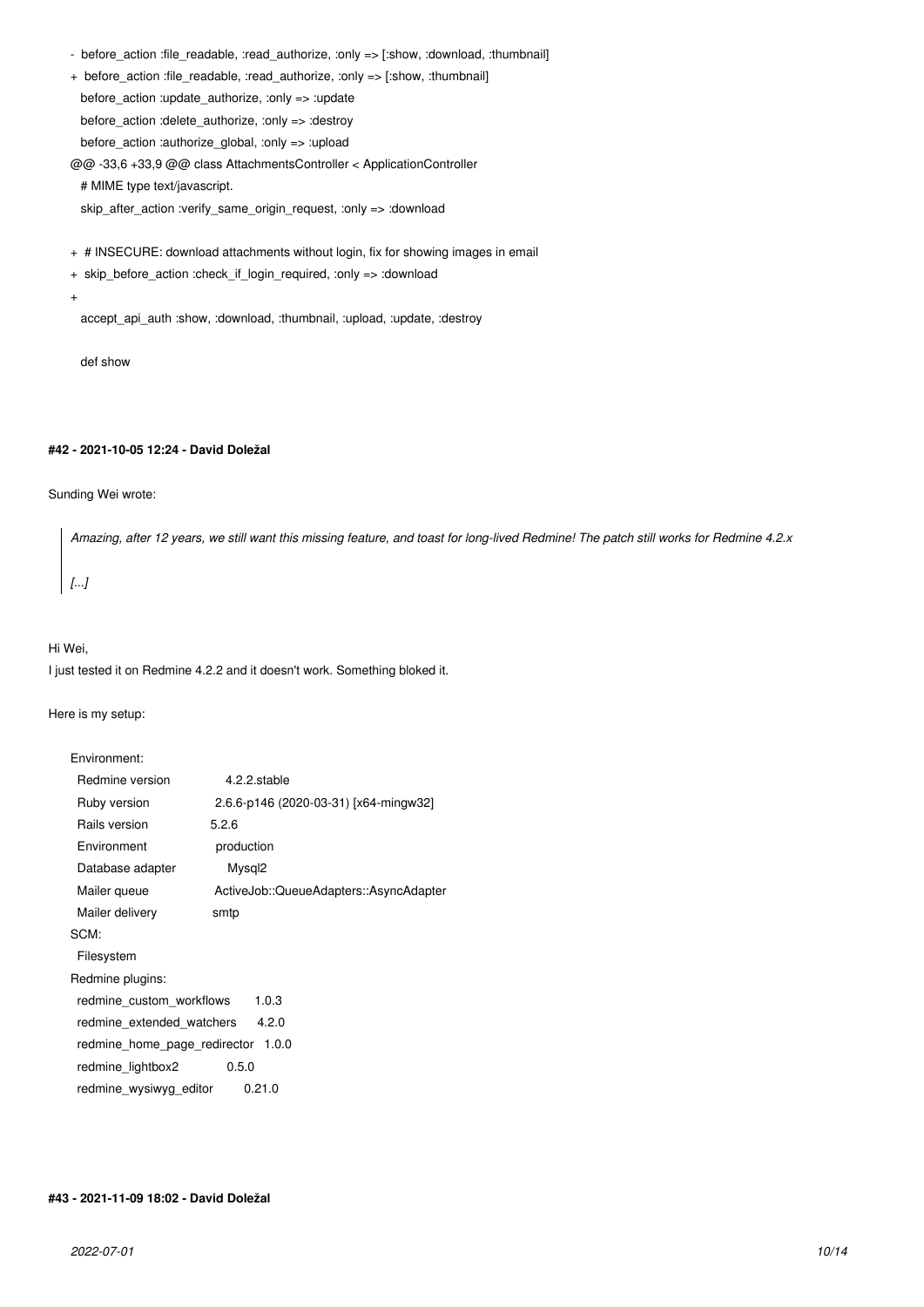```
David Doležal wrote:
```

```
Sunding Wei wrote:
 Amazing, after 12 years, we still want this missing feature, and toast for long-lived Redmine! The patch still works for Redmine 4.2.x
 [...]
Hi Wei,
I just tested it on Redmine 4.2.2 and it doesn't work. Something bloked it.
Here is my setup:
[...]
```
Hi there, so I solved this in my own. Problem was in security policies...

# **#44 - 2022-03-16 09:32 - David Doležal**

- *File email\_with\_inline\_image.PNG added*
- *File email\_with\_inline\_image\_source\_code.png added*
- *File result\_click\_on\_link\_without\_log\_in\_redmine.png added*
- *File result\_click\_on\_link\_with\_log\_in\_redmine.png added*

David Doležal wrote:

*Sunding Wei wrote:*

*Amazing, after 12 years, we still want this missing feature, and toast for long-lived Redmine! The patch still works for Redmine 4.2.x*

*[...]*

*Hi Wei, I just tested it on Redmine 4.2.2 and it doesn't work. Something bloked it.*

*Here is my setup: [...]*

Hi there,

I just installed latest stable 4.2.4 and I have the same sh\*t again...

class AttachmentsController < ApplicationController include ActionView::Helpers::NumberHelper

 before\_action :find\_attachment, :only => [:show, :download, :thumbnail, :update, :destroy] before\_action :find\_container, :only => [:edit\_all, :update\_all, :download\_all] before\_action :find\_downloadable\_attachments, :only => :download\_all before action :find editable attachments, :only => [:edit\_all, :update\_all] # before\_action :file\_readable, :read\_authorize, :only => [:show, :download, :thumbnail] before\_action :file\_readable, :read\_authorize, :only => [:show, :thumbnail] before\_action :update\_authorize, :only => :update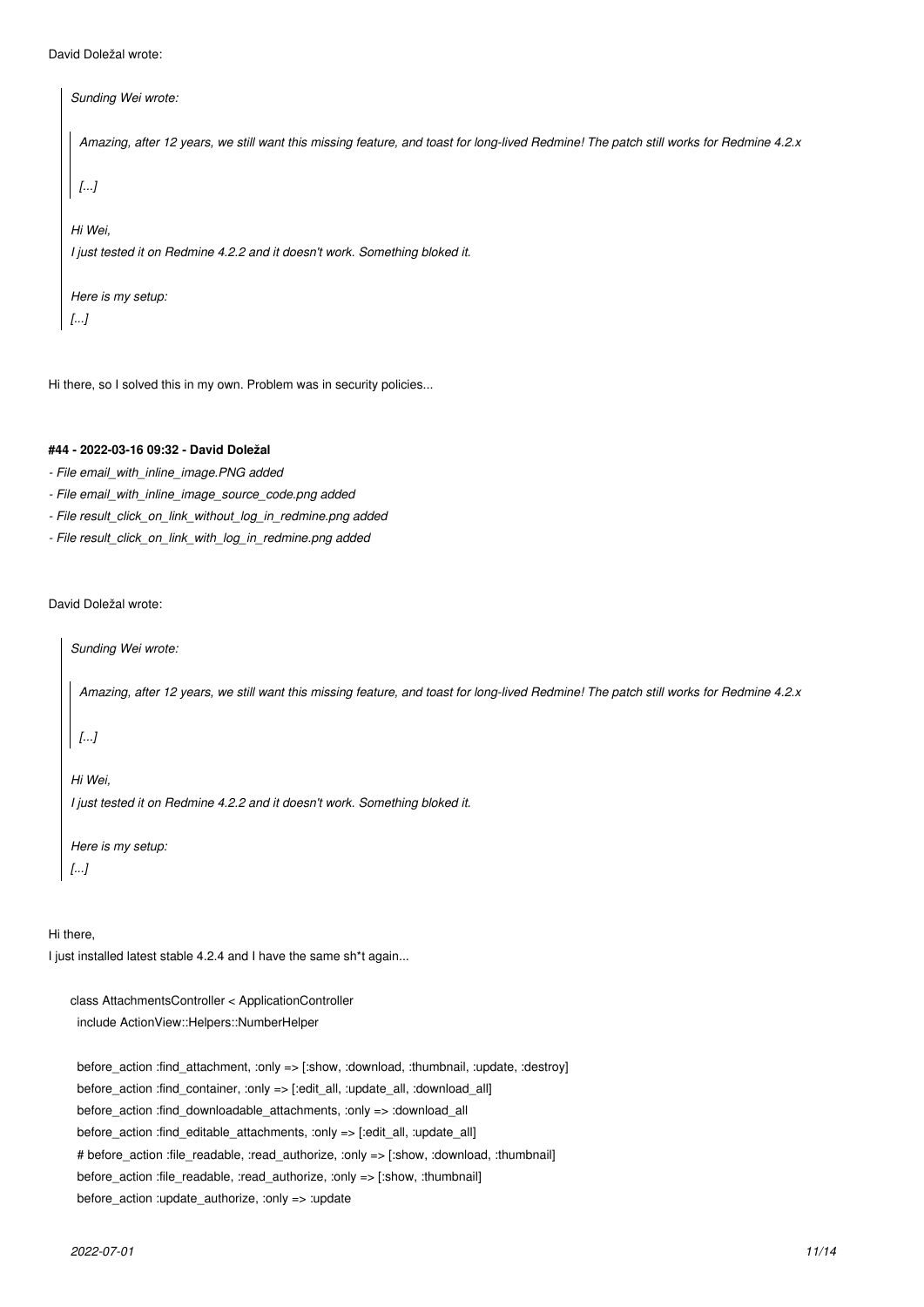before\_action :delete\_authorize, :only => :destroy before\_action :authorize\_global, :only => :upload

 # Disable check for same origin requests for JS files, i.e. attachments with # MIME type text/javascript. skip\_after\_action :verify\_same\_origin\_request, :only => :download

# INSECURE: download attachments without login, fix for showing images in email skip\_before\_action :check\_if\_login\_required, :only => :download

I had last time with security, but in this time, I'm 95% sure, that all fit correctly. Any idea where I made mistake or what to check?

In pics below I show how it (doesn't) works now.

### **#45 - 2022-03-25 06:11 - Guillaume Bourque**

Working for me on 4.1.6

Why don't the maintainer merge a fix so that we don't have to bother applying this patch. I't a very nice feature.

Bye

### **#46 - 2022-03-25 11:18 - David Doležal**

David Doležal wrote:

```
David Doležal wrote:
 Sunding Wei wrote:
   Amazing, after 12 years, we still want this missing feature, and toast for long-lived Redmine! The patch still works for Redmine 4.2.x
  [...]
 Hi Wei,
  I just tested it on Redmine 4.2.2 and it doesn't work. Something bloked it.
 Here is my setup:
 [...]
Hi there,
I just installed latest stable 4.2.4 and I have the same sh*t again...
[...]
I had last time with security, but in this time, I'm 95% sure, that all fit correctly. Any idea where I made mistake or what to check?
In pics below I show how it (doesn't) works now.
```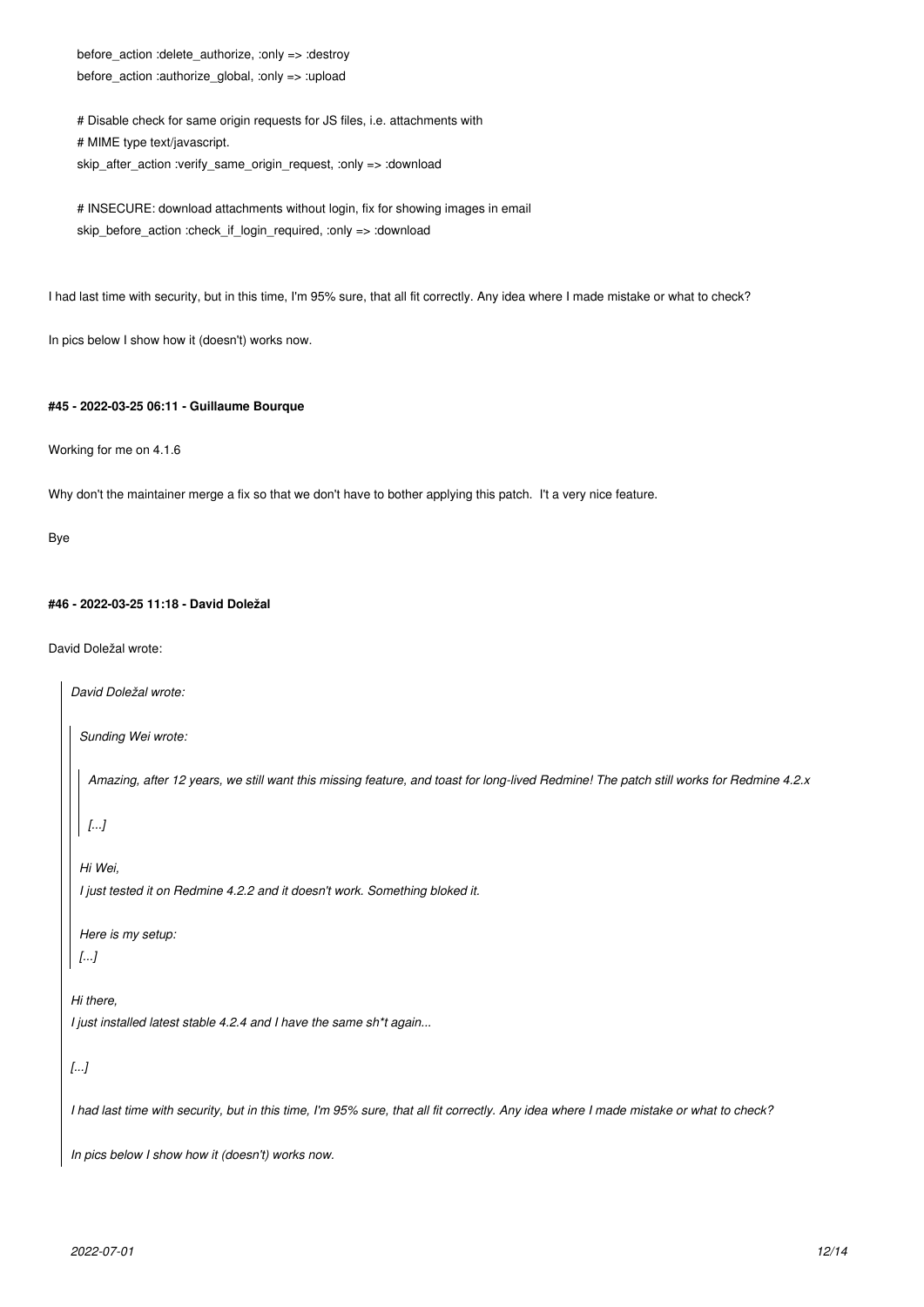I just found that 5% of sure... It looks like problem is not in this patch, but in database. I tested fresh instalation of REDMINE 4.2.4 with own (test) database and it worked OK. After that I take production database from different machine, replace test database and it doesn't work. Pictures aren't visible in email body.

Do you have any idea what I do wrong? Thanks for help.

### **#47 - 2022-04-20 11:15 - David Doležal**

David Doležal wrote:

```
David Doležal wrote:
 David Doležal wrote:
   Sunding Wei wrote:
    Amazing, after 12 years, we still want this missing feature, and toast for long-lived Redmine! The patch still works for Redmine 4.2.x
    [...]
   Hi Wei,
   I just tested it on Redmine 4.2.2 and it doesn't work. Something bloked it.
   Here is my setup:
  [...]
 Hi there,
 I just installed latest stable 4.2.4 and I have the same sh*t again...
 [...]
 I had last time with security, but in this time, I'm 95% sure, that all fit correctly. Any idea where I made mistake or what to check?
 In pics below I show how it (doesn't) works now.
I just found that 5% of sure... It looks like problem is not in this patch, but in database. I tested fresh instalation of REDMINE 4.2.4 with own (test)
```
*database and it worked OK. After that I take production database from different machine, replace test database and it doesn't work. Pictures aren't visible in email body.*

*Do you have any idea what I do wrong? Thanks for help.*

Nobody? :-(

### **#48 - 2022-05-21 17:53 - Iceforest Iceforest**

in redmine version 4.2.6, the config worked, but something happened in version 5.0.1 and a similar config does not work. Maybe who knows what kind of protection they put additional?

```
class AttachmentsController < ApplicationController
  include ActionView::Helpers::NumberHelper
```